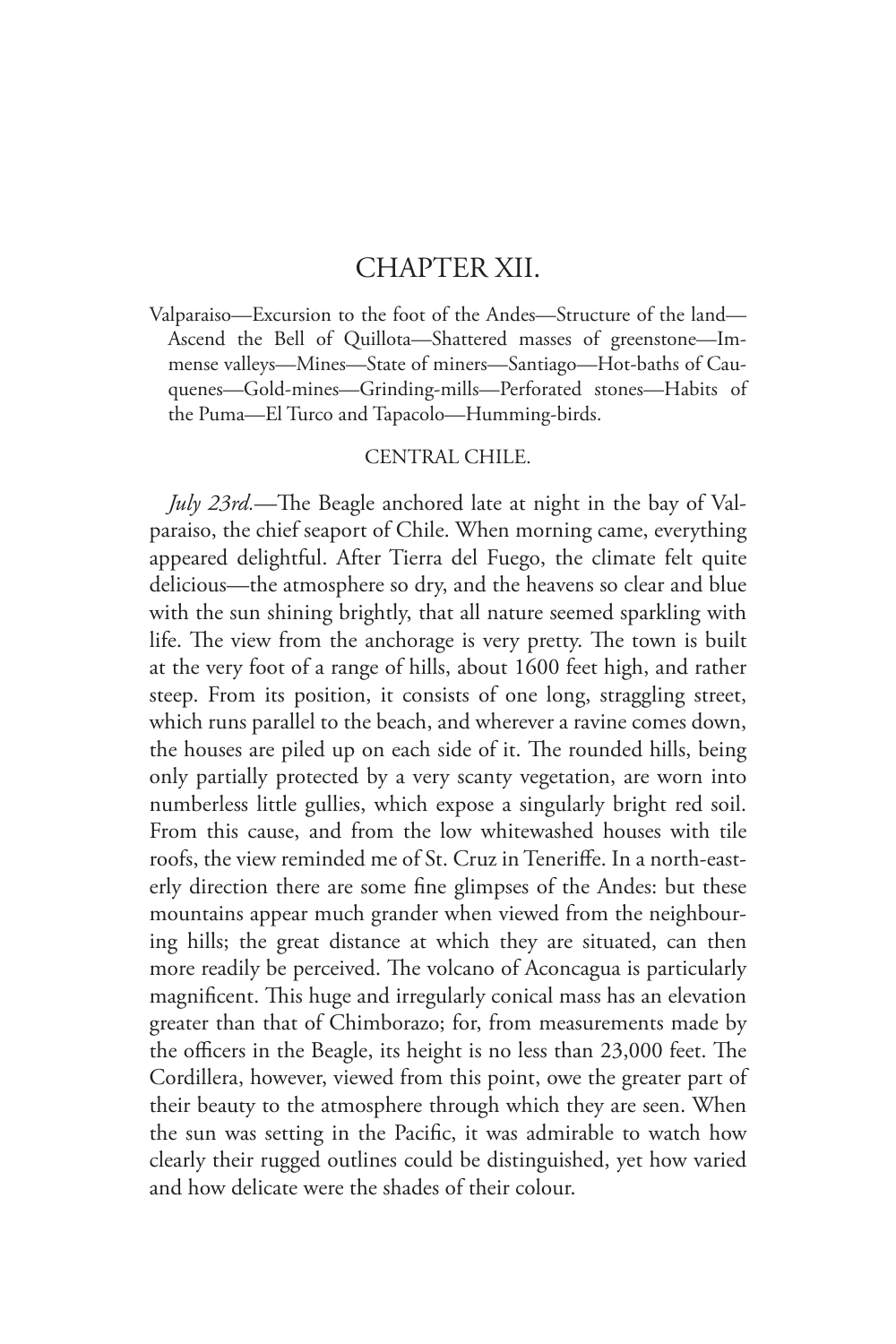I had the good fortune to find living here Mr. Richard Corfield, an old schoolfellow and friend, to whose hospitality and kindness I was greatly indebted, in having afforded me a most pleasant residence during the Beagle's stay in Chile. The immediate neighbourhood of Valparaiso is not very productive to the naturalist. During the long summer the wind blows steadily from the southward, and a little off shore, so that rain never falls; during the three winter months, however, it is sufficiently abundant. The vegetation in consequence is very scanty: except in some deep valleys, there are no trees, and only a little grass and a few low bushes are scattered over the less steep parts of the hills. When we reflect, that at the distance of 350 miles to the south, this side of the Andes is completely hidden by one impenetrable forest, the contrast is very remarkable. I took several long walks while collecting objects of natural history. The country is pleasant for exercise. There are many very beautiful flowers; and, as in most other dry climates, the plants and shrubs possess strong and peculiar odours—even one's clothes by brushing through them became scented. I did not cease from wonder at finding each succeeding day as fine as the foregoing. What a difference does climate make in the enjoyment of life! How opposite are the sensations when viewing black mountains half-enveloped in clouds, and seeing another range through the light blue haze of a fine day! The one for a time may be very sublime; the other is all gaiety and happy life.

*August 14th.*—I set out on a riding excursion, for the purpose of geologising the basal parts of the Andes, which alone at this time of the year are not shut up by the winter snow. Our first day's ride was northward along the sea-coast. After dark we reached the Hacienda of Quintero, the estate which formerly belonged to Lord Cochrane. My object in coming here was to see the great beds of shells, which stand some yards above the level of the sea, and are burnt for lime. The proofs of the elevation of this whole line of coast are unequivocal: at the height of a few hundred feet old-looking shells are numerous, and I found some at 1300 feet. These shells either lie loose on the surface, or are embedded in a reddish-black vegetable mould. I was much surprised to find under the microscope that this vegetable mould is really marine mud, full of minute particles of organic bodies.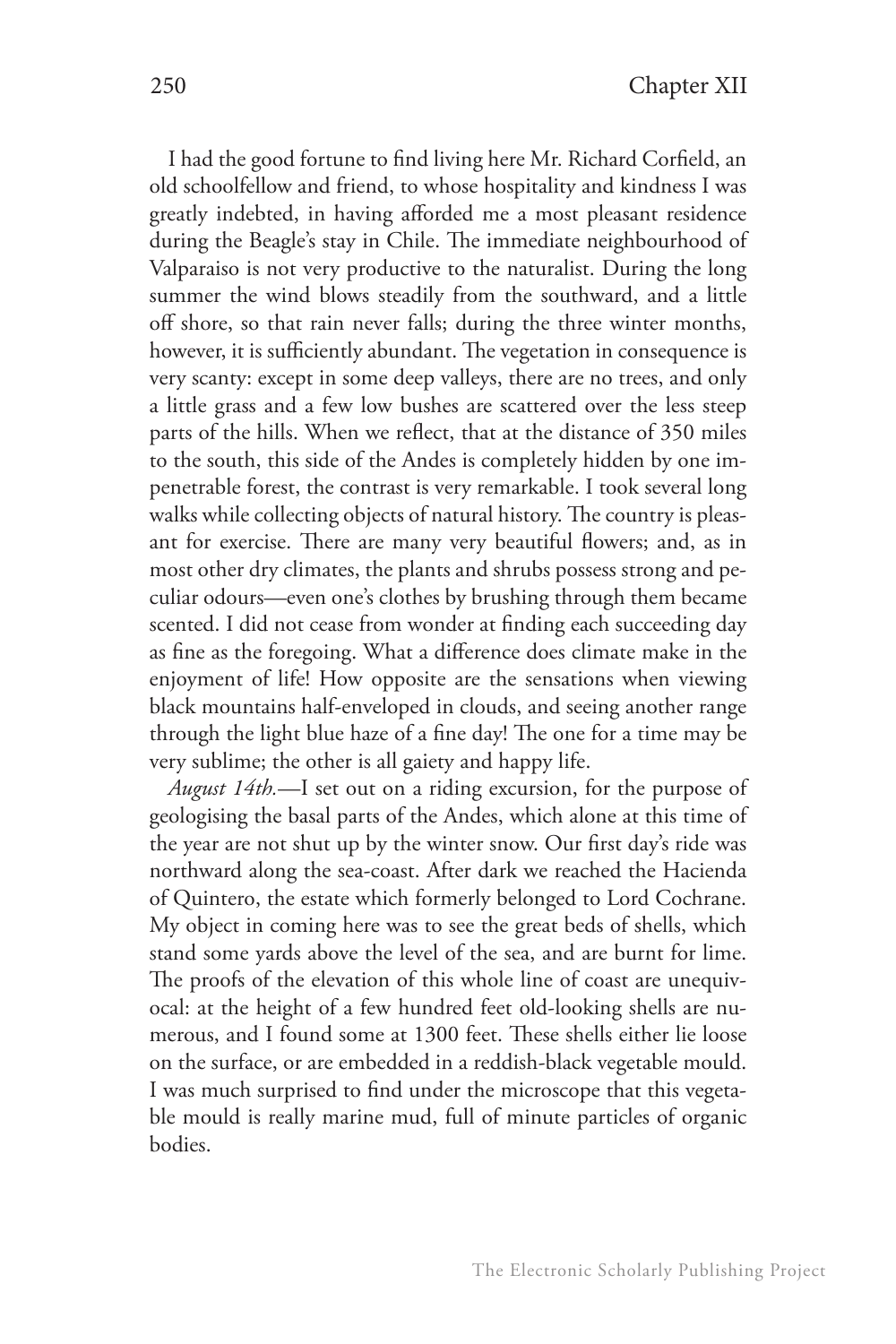*15th*.—We returned towards the valley of Quillota. The country was exceedingly pleasant; just such as poets would call pastoral: green open lawns, separated by small valleys with rivulets, and the cottages, we may suppose of the shepherds, scattered on the hill-sides. We were obliged to cross the ridge of the Chilicauquen. At its base there were many fine evergreen forest-trees, but these flourished only in the ravines, where there was running water. Any person who had seen only the country near Valparaiso, would never have imagined that there had been such picturesque spots in Chile. As soon as we reached the brow of the Sierra, the valley of Quillota was immediately under our feet. The prospect was one of remarkable artificial luxuriance. The valley is very broad and quite flat, and is thus easily irrigated in all parts. The little square gardens are crowded with orange and olive trees, and every sort of vegetable. On each side huge bare mountains rise, and this from the contrast renders the patchwork valley the more pleasing. Whoever called "Valparaiso" the "Valley of Paradise," must have been thinking of Quillota. We crossed over to the Hacienda de San Isidro, situated at the very foot of the Bell Mountain.

Chile, as may be seen in the maps, is a narrow strip of land between the Cordillera and the Pacific; and this strip is itself traversed by several mountain-lines, which in this part run parallel to the great range. Between these outer lines and the main Cordillera, a succession of level basins, generally opening into each other by narrow passages, extend far to the southward: in these, the principal towns are situated, as San Felipe, Santiago, San Fernando. These basins or plains, together with the transverse flat valleys (like that of Quillota) which connect them with the coast, I have no doubt are the bottoms of ancient inlets and deep bays, such as at the present day intersect every part of Tierra del Fuego and the western coast. Chile must formerly have resembled the latter country in the configuration of its land and water. The resemblance was occasionally shown strikingly when a level fog-bank covered, as with a mantle, all the lower parts of the country: the white vapour curling into the ravines, beautifully represented little coves and bays; and here and there a solitary hillock peeping up, showed that it had formerly stood there as an islet. The contrast of these flat valleys and basins with the irregular mountains, gave the scenery a character which to me was new and very interesting.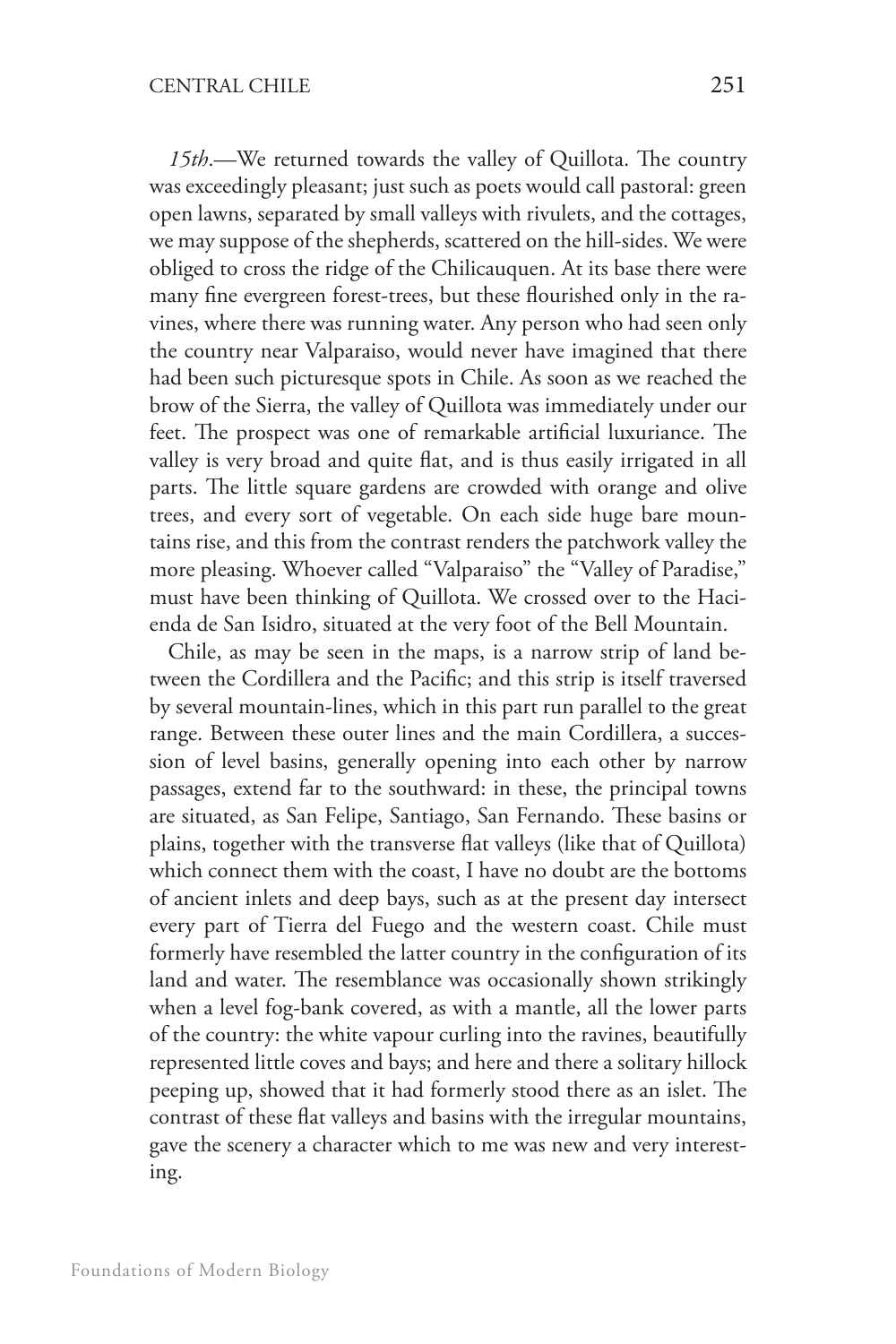From the natural slope to seaward of these plains, they are very easily irrigated, and in consequence singularly fertile. Without this process the land would produce scarcely anything, for during the whole summer the sky is cloudless. The mountains and hills are dotted over with bushes and low trees, and excepting these the vegetation is very scanty. Each landowner in the valley possesses a certain portion of hill-country, where his half-wild cattle, in considerable numbers, manage to find sufficient pasture. Once every year there is a grand "rodeo," when all the cattle are driven down, counted, and marked, and a certain number separated to be fattened in the irrigated fields. Wheat is extensively cultivated, and a good deal of Indian corn: a kind of bean is, however, the staple article of food for the common labourers. The orchards produce an overflowing abundance of peaches, figs, and grapes. With all these advantages, the inhabitants of the country ought to be much more prosperous than they are.

*16th*.—The mayor-domo of the Hacienda was good enough to give me a guide and fresh horses; and in the morning we set out to ascend the Campana, or Bell Mountain, which is 6400 feet high. The paths were very bad, but both the geology and scenery amply repaid the trouble. We reached, by the evening, a spring called the Agua del Guanaco, which is situated at a great height. This must be an old name, for it is very many years since a guanaco drank its waters. During the ascent I noticed that nothing but bushes grew on the northern slope, whilst on the southern slope there was a bamboo about fifteen feet high. In a few places there were palms, and I was surprised to see one at an elevation of at least 4500 feet. These palms are, for their family, ugly trees. Their stem is very large, and of a curious form, being thicker in the middle than at the base or top. They are excessively numerous in some parts of Chile, and valuable on account of a sort of treacle made from the sap. On one estate near Petorca they tried to count them, but failed, after having numbered several hundred thousand. Every year in the early spring, in August, very many are cut down, and when the trunk is lying on the ground, the crown of leaves is lopped off. The sap then immediately begins to flow from the upper end, and continues so doing for some months: it is, however, necessary that a thin slice should be shaved off from that end every morning, so as to expose a fresh surface. A good tree will give ninety gallons, and all this must have been contained in the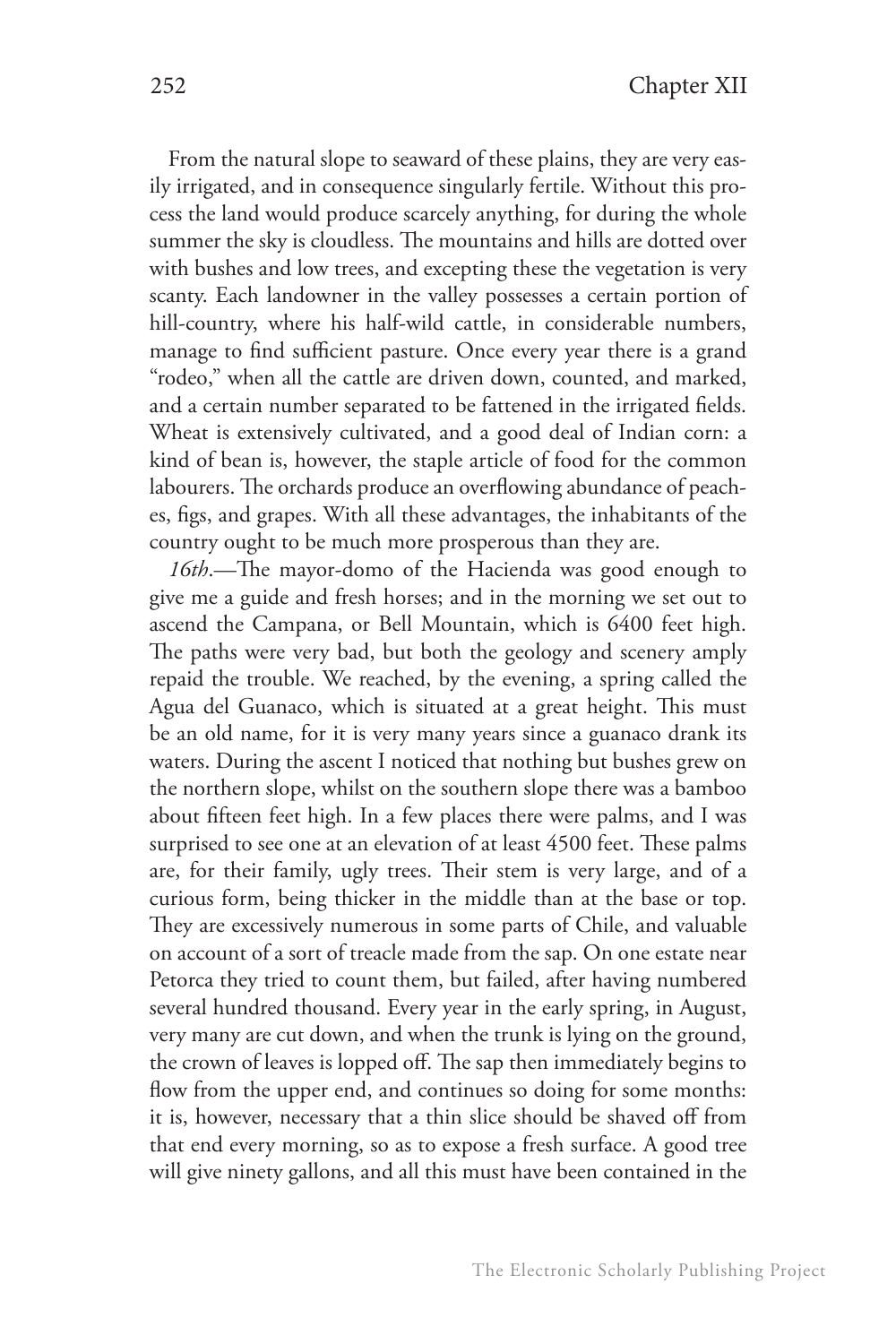vessels of the apparently dry trunk. It is said that the sap flows much more quickly on those days when the sun is powerful; and likewise, that it is absolutely necessary to take care, in cutting down the tree, that it should fall with its head upwards on the side of the hill; for if it falls down the slope, scarcely any sap will flow; although in that case one would have thought that the action would have been aided, instead of checked, by the force of gravity. The sap is concentrated by boiling, and is then called treacle, which it very much resembles in taste.

We unsaddled our horses near the spring, and prepared to pass the night. The evening was fine, and the atmosphere so clear, that the masts of the vessels at anchor in the bay of Valparaiso, although no less than twenty-six geographical miles distant, could be distinguished clearly as little black streaks. A ship doubling the point under sail, appeared as a bright white speck. Anson expresses much surprise, in his voyage, at the distance at which his vessels were discovered from the coast; but he did not sufficiently allow for the height of the land, and the great transparency of the air.

The setting of the sun was glorious; the valleys being black, whilst the snowy peaks of the Andes yet retained a ruby tint. When it was dark, we made a fire beneath a little arbour of bamboos, fried our charqui (or dried slips of beef), took our maté, and were quite comfortable. There is an inexpressible charm in thus living in the open air. The evening was calm and still;—the shrill noise of the mountain bizcacha, and the faint cry of a goatsucker, were occasionally to be heard. Besides these, few birds, or even insects, frequent these dry, parched mountains.

*August 17th.*—In the morning we climbed up the rough mass of greenstone which crowns the summit. This rock, as frequently happens, was much shattered and broken into huge angular fragments. I observed, however, one remarkable circumstance, namely, that many of the surfaces presented every degree of freshness—some appearing as if broken the day before, whilst on others lichens had either just become, or had long grown, attached. I so fully believed that this was owing to the frequent earthquakes, that I felt inclined to hurry from below each loose pile. As one might very easily be deceived in a fact of this kind, I doubted its accuracy, until ascending Mount Wellington, in Van Diemen's Land, where earthquakes do not occur;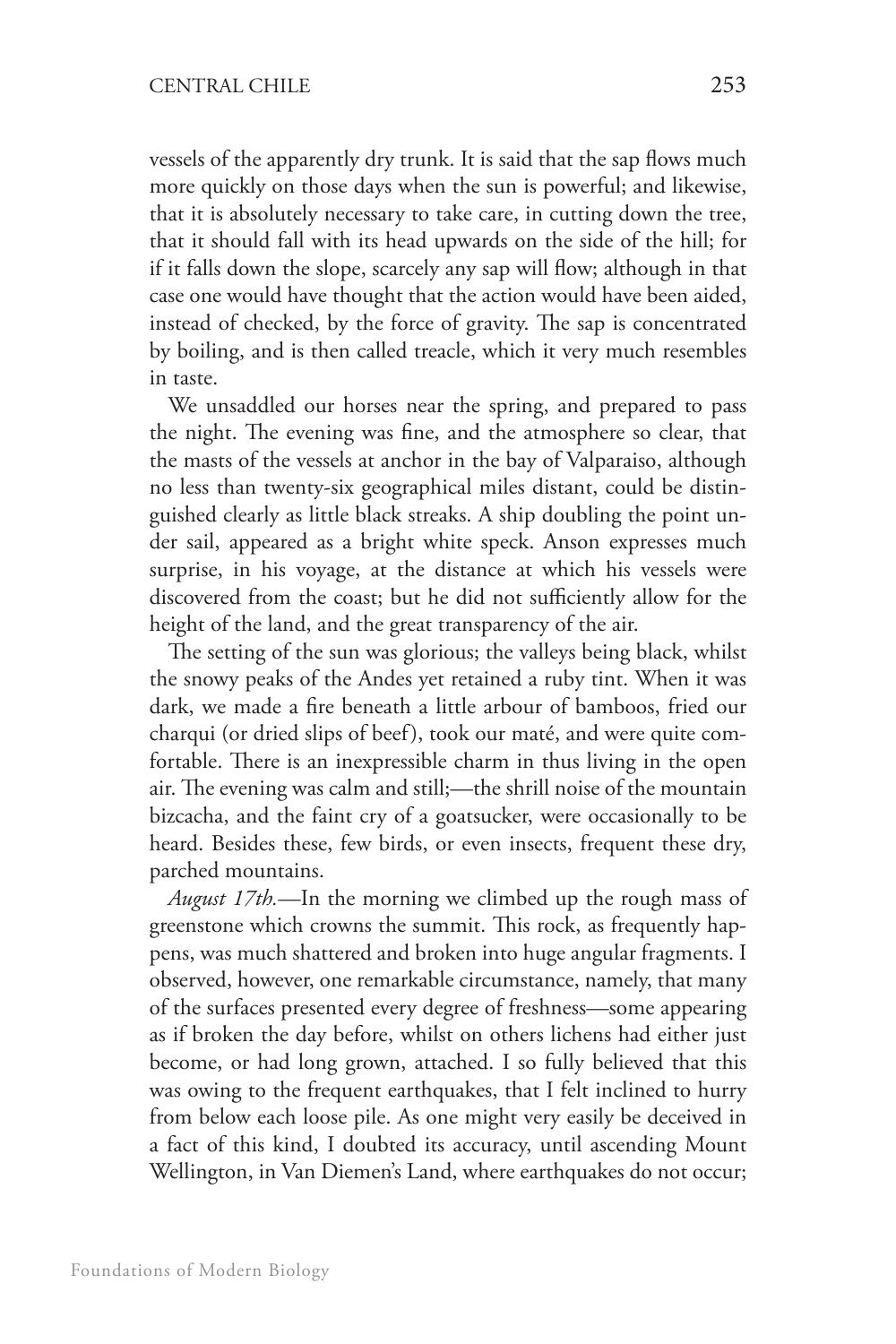and there I saw the summit of the mountain similarly composed and similarly shattered, but all the blocks appeared as if they had been hurled into their present position thousands of years ago.

We spent the day on the summit, and I never enjoyed one more thoroughly. Chile, bounded by the Andes and the Pacific, was seen as in a map. The pleasure from the scenery, in itself beautiful, was heightened by the many reflections which arose from the mere view of the Campana range with its lesser parallel ones, and of the broad valley of Quillota directly intersecting them. Who can avoid wondering at the force which has upheaved these mountains, and even more so at the countless ages which it must have required, to have broken through, removed, and levelled whole masses of them? It is well in this case, to call to mind the vast shingle and sedimentary beds of Patagonia, which, if heaped on the Cordillera, would increase its height by so many thousand feet. When in that country, I wondered how any mountain-chain could have supplied such masses, and not have been utterly obliterated. We must not now reverse the wonder, and doubt whether all-powerful time can grind down mountains—even the gigantic Cordillera—into gravel and mud.

The appearance of the Andes was different from that which I had expected. The lower line of the snow was of course horizontal, and to this line the even summits of the range seemed quite parallel. Only at long intervals, a group of points or a single cone, showed where a volcano had existed, or does now exist. Hence the range resembled a great solid wall, surmounted here and there by a tower, and making a most perfect barrier to the country.

Almost every part of the hill had been drilled by attempts to open gold-mines: the rage for mining has left scarcely a spot in Chile unexamined. I spent the evening as before, talking round the fire with my two companions. The Guasos of Chile, who correspond to the Gauchos of the Pampas, are, however, a very different set of beings. Chile is the more civilized of the two countries, and the inhabitants, in consequence, have lost much individual character. Gradations in rank are much more strongly marked: the Guaso does not by any means consider every man his equal; and I was quite surprised to find that my companions did not like to eat at the same time with myself. This feeling of inequality is a necessary consequence of the existence of an aristocracy of wealth. It is said that some few of the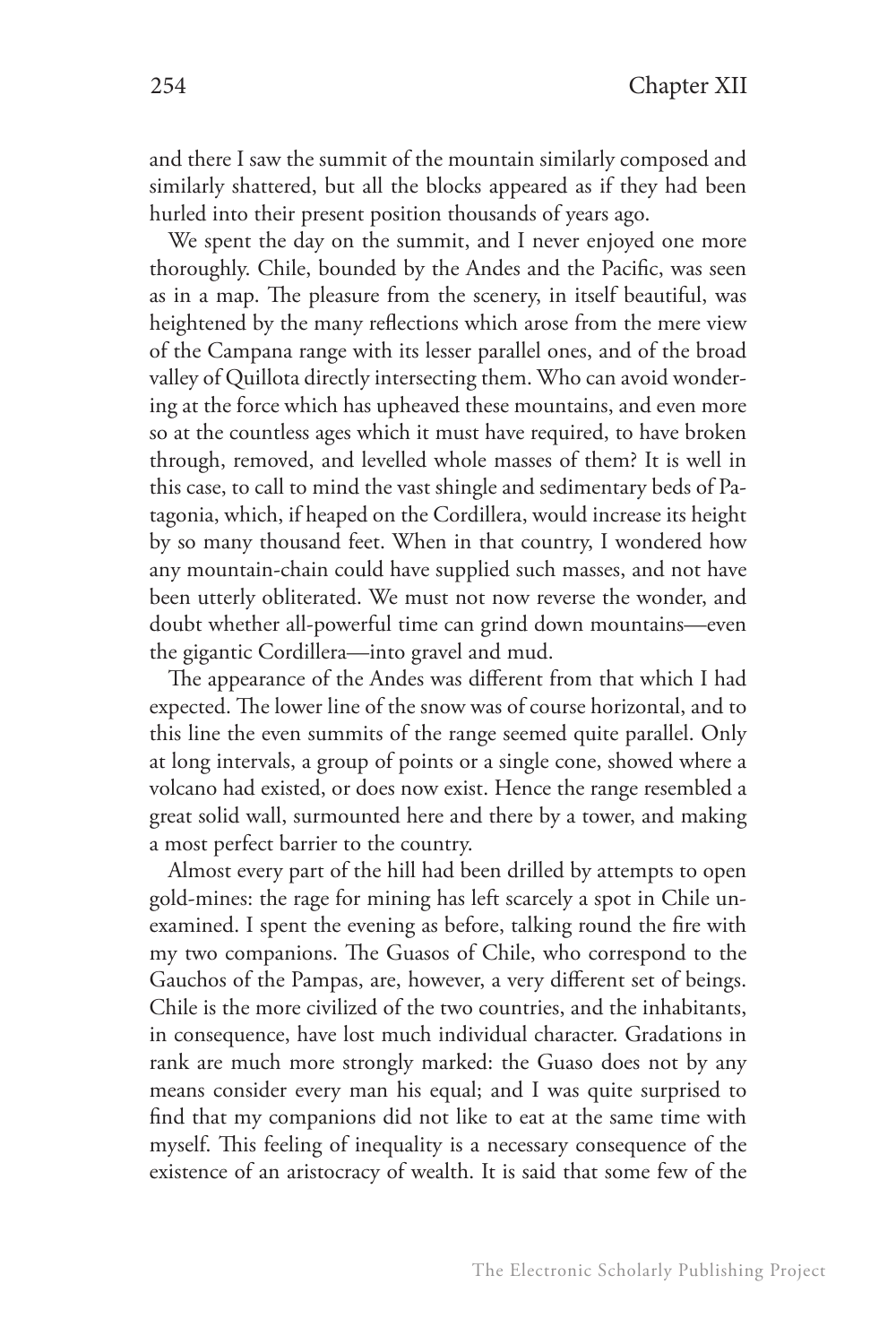greater landowners possess from five to ten thousand pounds sterling per annum: an inequality of riches which I believe is not met with, in any of the cattle-breeding countries eastward of the Andes. A traveller does not here meet that unbounded hospitality which refuses all payment, but yet is so kindly offered that no scruples can be raised in accepting it. Almost every house in Chile will receive you for the night, but a trifle is expected to be given in the morning; even a rich man will accept two or three shillings. The Gaucho, although he may be a cut-throat, is a gentleman; the Guaso is in few respects better, but at the same time a vulgar, ordinary fellow. The two men, although employed much in the same manner, are different in their habits and attire; and the peculiarities of each are universal in their respective countries. The Gaucho seems part of his horse, and scorns to exert himself excepting when on its back; the Guaso may be hired to work as a labourer in the fields. The former lives entirely on animal food; the latter almost wholly on vegetable. We do not here see the white boots, the broad drawers, and scarlet chilipa; the picturesque costume of the Pampas. Here, common trowsers are protected by black and green worsted leggings. The poncho, however, is common to both. The chief pride of the Guaso lies in his spurs; which are absurdly large. I measured one which was six inches in the *diameter*  of the rowel, and the rowel itself contained upwards of thirty points. The stirrups are on the same scale, each consisting of a square, carved block of wood, hollowed out, yet weighing three or four pounds. The Guaso is perhaps more expert with the lazo than the Gaucho; but, from the nature of the country, he does not know the use of the bolas.

*August 18th*.—We descended the mountain, and passed some beautiful little spots, with rivulets and fine trees. Having slept at the same hacienda as before, we rode during the two succeeding days up the valley, and passed through Quillota, which is more like a collection of nursery-gardens than a town. The orchards were beautiful, presenting one mass of peach-blossoms. I saw, also, in one or two places the date-palm; it is a most stately tree; and I should think a group of them in their native Asiatic or African deserts must be superb. We passed likewise San Felipe, a pretty straggling town like Quillota. The valley in this part expands into one of those great bays or plains, reaching to the foot of the Cordillera, which have been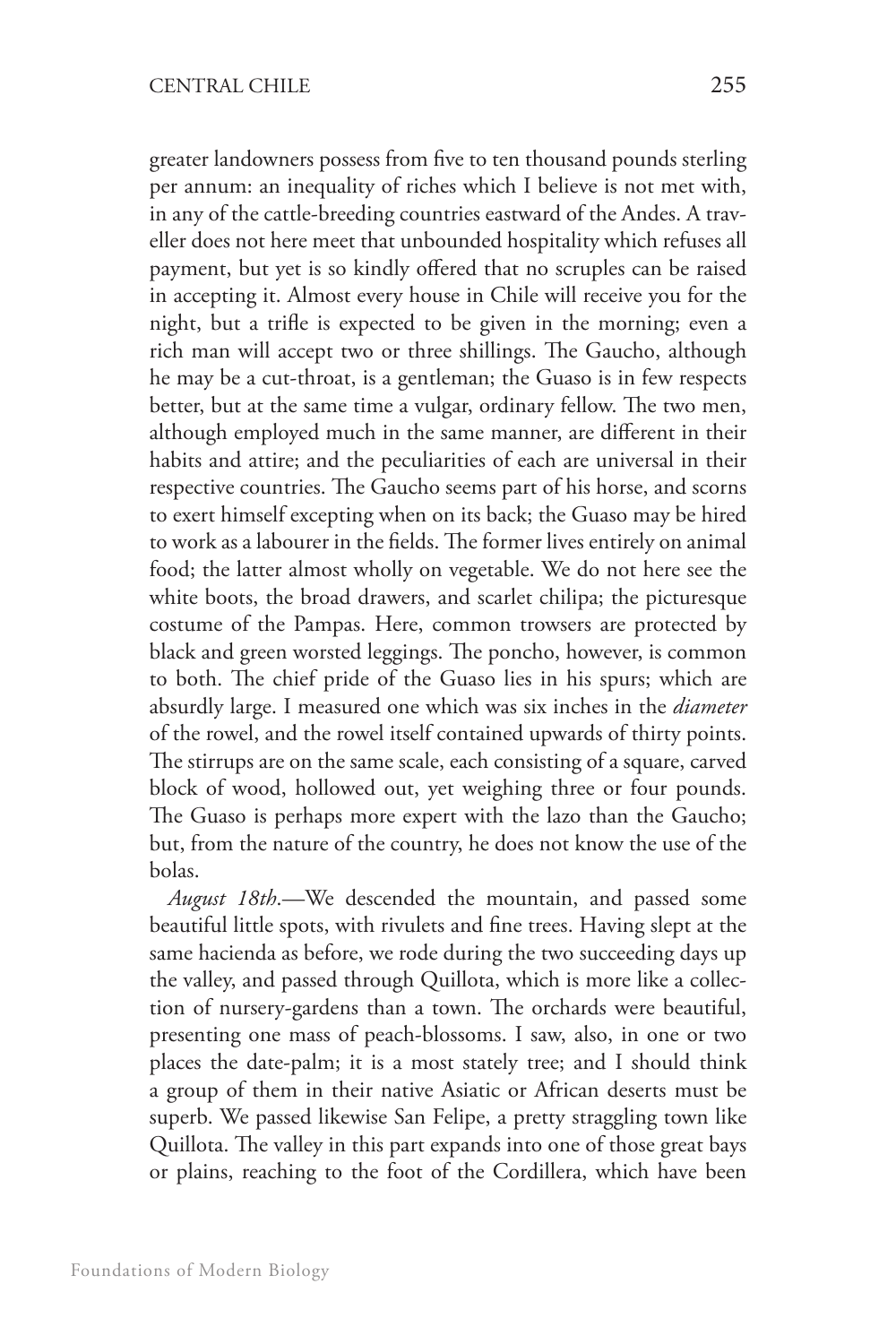mentioned as forming so curious a part of the scenery of Chile. In the evening we reached the mines of Jajuel, situated in a ravine at the flank of the great chain. I stayed here five days. My host, the superintendent of the mine, was a shrewd but rather ignorant Cornish miner. He had married a Spanish woman, and did not mean to return home; but his admiration for the mines of Cornwall remained unbounded. Amongst many other questions, he asked me, "Now that George Rex is dead, how many more of the family of Rexes are yet alive?" This Rex certainly must be a relation of the great author Finis, who wrote all books!

These mines are of copper, and the ore is all shipped to Swansea, to be smelted. Hence the mines have an aspect singularly quiet, as compared to those in England: here no smoke, furnaces, or great steam-engines, disturb the solitude of the surrounding mountains.

The Chilian government, or rather the old Spanish law, encourages by every method the searching for mines. The discoverer may work a mine on any ground, by paying five shillings; and before paying this he may try, even in the garden of another man, for twenty days.

It is now well known that the Chilian method of mining is the cheapest. My host says that the two principal improvements introduced by foreigners have been, first, reducing by previous roasting the copper pyrites—which, being the common ore in Cornwall, the English miners were astounded on their arrival to find thrown away as useless: secondly, stamping and washing the scoriae from the old furnaces—by which process particles of metal are recovered in abundance. I have actually seen mules carrying to the coast, for transportation to England, a cargo of such cinders. But the first case is much the most curious. The Chilian miners were so convinced that copper pyrites contained not a particle of copper, that they laughed at the Englishmen for their ignorance, who laughed in turn, and bought their richest veins for a few dollars. It is very odd that, in a country where mining had been extensively carried on for many years, so simple a process as gently roasting the ore to expel the sulphur previous to smelting it, had never been discovered. A few improvements have likewise been introduced in some of the simple machinery; but even to the present day, water is removed from some mines by men carrying it up the shaft in leathern bags!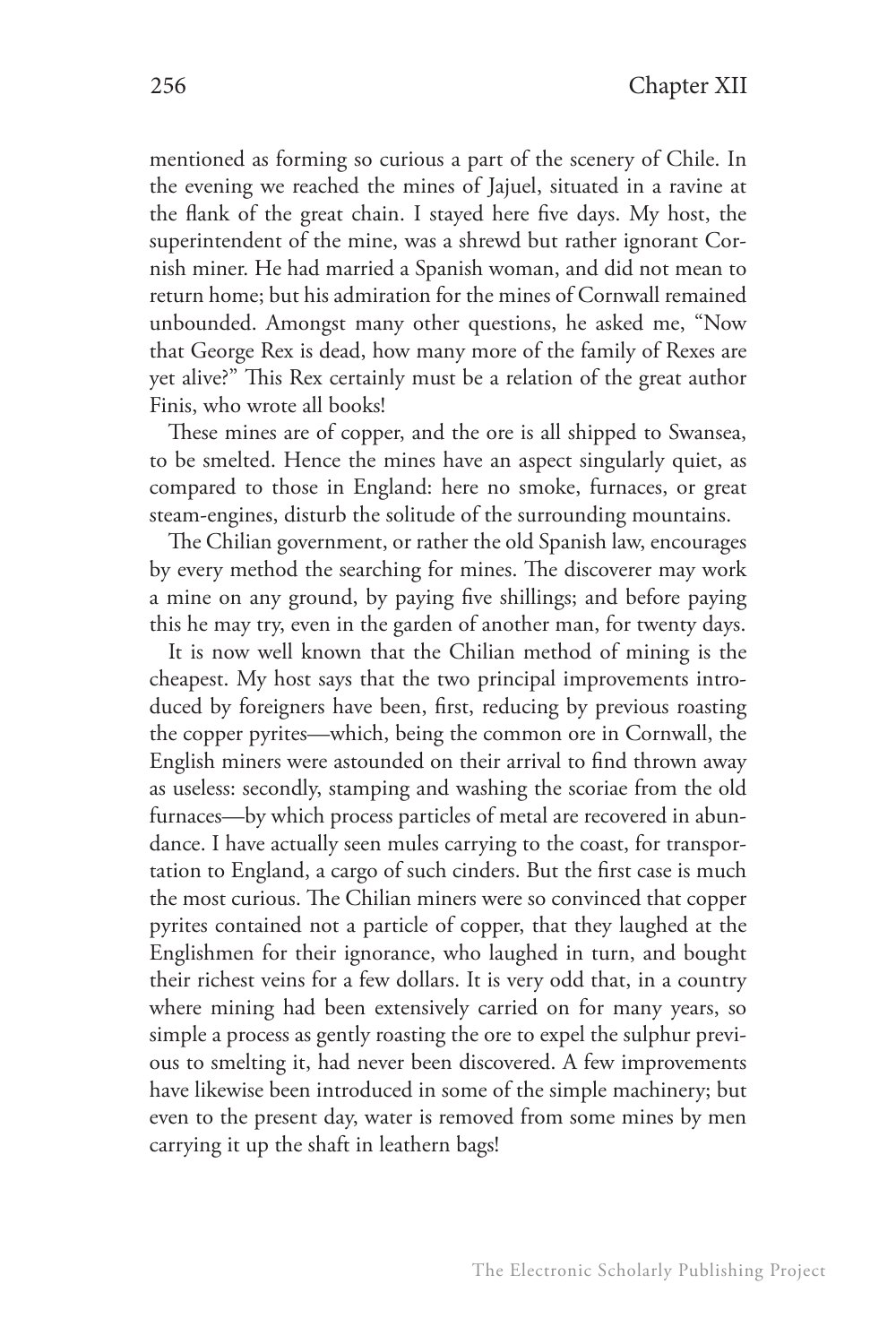The labouring men work very hard. They have little time allowed for their meals, and during summer and winter they begin when it is light, and leave off at dark. They are paid one pound sterling a month, and their food is given them: this for breakfast consists of sixteen figs and two small loaves of bread; for dinner, boiled beans; for supper, broken roasted wheat grain. They scarcely ever taste meat; as, with the twelve pounds per annum, they have to clothe themselves, and support their families. The miners who work in the mine itself have twenty-five shillings per month, and are allowed a little charqui. But these men come down from their bleak habitations only once in every fortnight or three weeks.

During my stay here I thoroughly enjoyed scrambling about these huge mountains. The geology, as might have been expected, was very interesting. The shattered and baked rocks, traversed by innumerable dykes of greenstone, showed what commotions had formerly taken place. The scenery was much the same as that near the Bell of Quillota—dry barren mountains, dotted at intervals by bushes with a scanty foliage. The cactuses, or rather opuntias, were here very numerous. I measured one of a spherical figure, which, including the spines, was six feet and four inches in circumference. The height of the common cylindrical, branching kind, is from twelve to fifteen feet, and the girth (with spines) of the branches between three and four feet.

A heavy fall of snow on the mountains prevented me, during the last two days, from making some interesting excursions. I attempted to reach a lake which the inhabitants, from some unaccountable reason, believe to be an arm of the sea. During a very dry season, it was proposed to attempt cutting a channel from it for the sake of the water, but the padre, after a consultation, declared it was too dangerous, as all Chile would be inundated, if, as generally supposed, the lake was connected with the Pacific. We ascended to a great height, but becoming involved in the snow-drifts failed in reaching this wonderful lake, and had some difficulty in returning. I thought we should have lost our horses; for there was no means of guessing how deep the drifts were, and the animals, when led, could only move by jumping. The black sky showed that a fresh snow-storm was gathering, and we therefore were not a little glad when we escaped. By the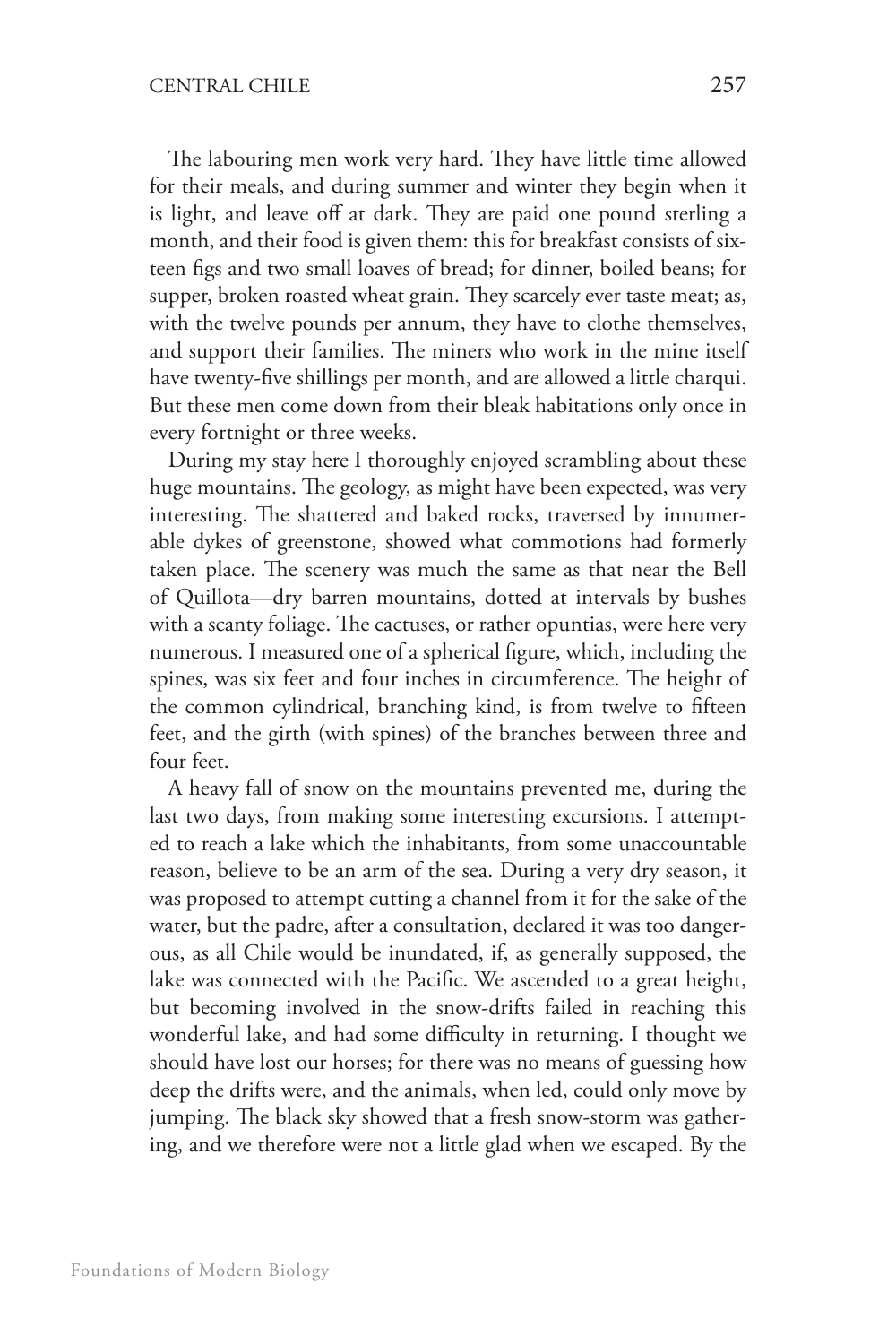time we reached the base the storm commenced, and it was lucky for us that this did not happen three hours earlier in the day.

*August 26th.*—We left Jajuel and again crossed the basin of S. Felipe. The day was truly Chilian: glaringly bright, and the atmosphere quite clear. The thick and uniform covering of newly-fallen snow rendered the view of the volcano of Aconcagua and the main chain quite glorious. We were now on the road to Santiago, the capital of Chile. We crossed the Cerro del Talguen, and slept at a little rancho. The host, talking about the state of Chile as compared to other countries, was very humble: "Some see with two eyes and some with one, but for my part I do not think that Chile sees with any."

*August 27th.*—After crossing many low hills we descended into the small land-locked plain of Guitron. In the basins, such as this one, which are elevated from one thousand to two thousand feet above the sea, two species of acacia, which are stunted in their forms, and stand wide apart from each other, grow in large numbers. These trees are never found near the sea-coast; and this gives another characteristic feature to the scenery of these basins. We crossed a low ridge which separates Guitron from the great plain on which Santiago stands. The view was here pre-eminently striking: the dead level surface, covered in parts by woods of acacia, and with the city in the distance, abutting horizontally against the base of the Andes, whose snowy peaks were bright with the evening sun. At the first glance of this view, it was quite evident that the plain represented the extent of a former inland sea. As soon as we gained the level road we pushed our horses into a gallop, and reached the city before it was dark.

I stayed a week in Santiago and enjoyed myself very much. In the morning I rode to various places on the plain, and in the evening dined with several of the English merchants, whose hospitality at this place is well known. A never-failing source of pleasure was to ascend the little hillock of rock (St. Lucia) which projects in the middle of the city. The scenery certainly is most striking, and, as I have said, very peculiar. I am informed that this same character is common to the cities on the great Mexican platform. Of the town I have nothing to say in detail: it is not so fine or so large as Buenos Ayres, but is built after the same model. I arrived here by a circuit to the north; so I resolved to return to Valparaiso by a rather longer excursion to the south of the direct road.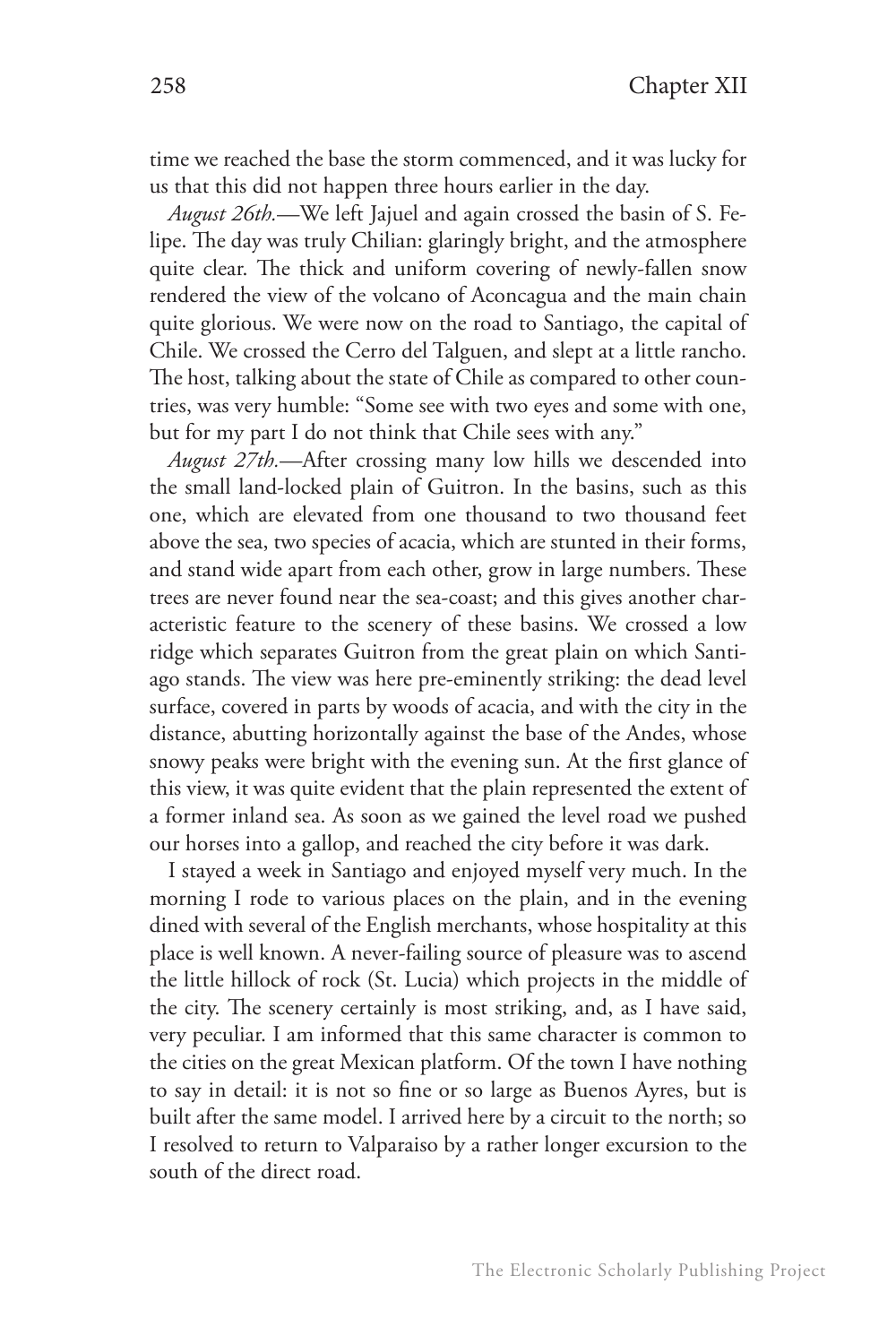*September 5th.*—By the middle of the day we arrived at one of the suspension bridges made of hide, which crosses the Maypu, a large turbulent river a few leagues southward of Santiago. These bridges are very poor affairs. The road, following the curvature of the suspending ropes, is made of bundles of sticks placed close together. It was full of holes, and oscillated rather fearfully, even with the weight of a man leading his horse. In the evening we reached a comfortable farm-house, where there were several very pretty señoritas. They were much horrified at my having entered one of their churches out of mere curiosity. They asked me, "Why do you not become a Christian—for our religion is certain?" I assured them I was a sort of Christian; but they would not hear of it—appealing to my own words, "Do not your padres, your very bishops, marry?" The absurdity of a bishop having a wife particularly struck them: they scarcely knew whether to be most amused or horror-struck at such an enormity.

*6th*.—We proceeded due south, and slept at Rancagua. The road passed over the level but narrow plain, bounded on one side by lofty hills, and on the other by the Cordillera. The next day we turned up the valley of the Rio Cachapual, in which the hotbaths of Cauquenes, long celebrated for their medicinal properties, are situated. The suspension bridges, in the less frequented parts, are generally taken down during the winter when the rivers are low. Such was the case in this valley, and we were therefore obliged to cross the stream on horseback. This is rather disagreeable, for the foaming water, though not deep, rushes so quickly over the bed of large rounded stones, that one's head becomes quite confused, and it is difficult even to perceive whether the horse is moving onward or standing still. In summer, when the snow melts, the torrents, are quite impassable; their strength and fury is then extremely great, as might be plainly seen by the marks which they had left. We reached the baths in the evening, and stayed there five days, being confined the two last by heavy rain. The buildings consist of a square of miserable little hovels, each with a single table and bench. They are situated in a narrow deep valley just without the central Cordillera. It is a quiet, solitary spot, with a good deal of wild beauty.

The mineral springs of Cauquenes burst forth on a line of dislocation, crossing a mass of stratified rock, the whole of which betrays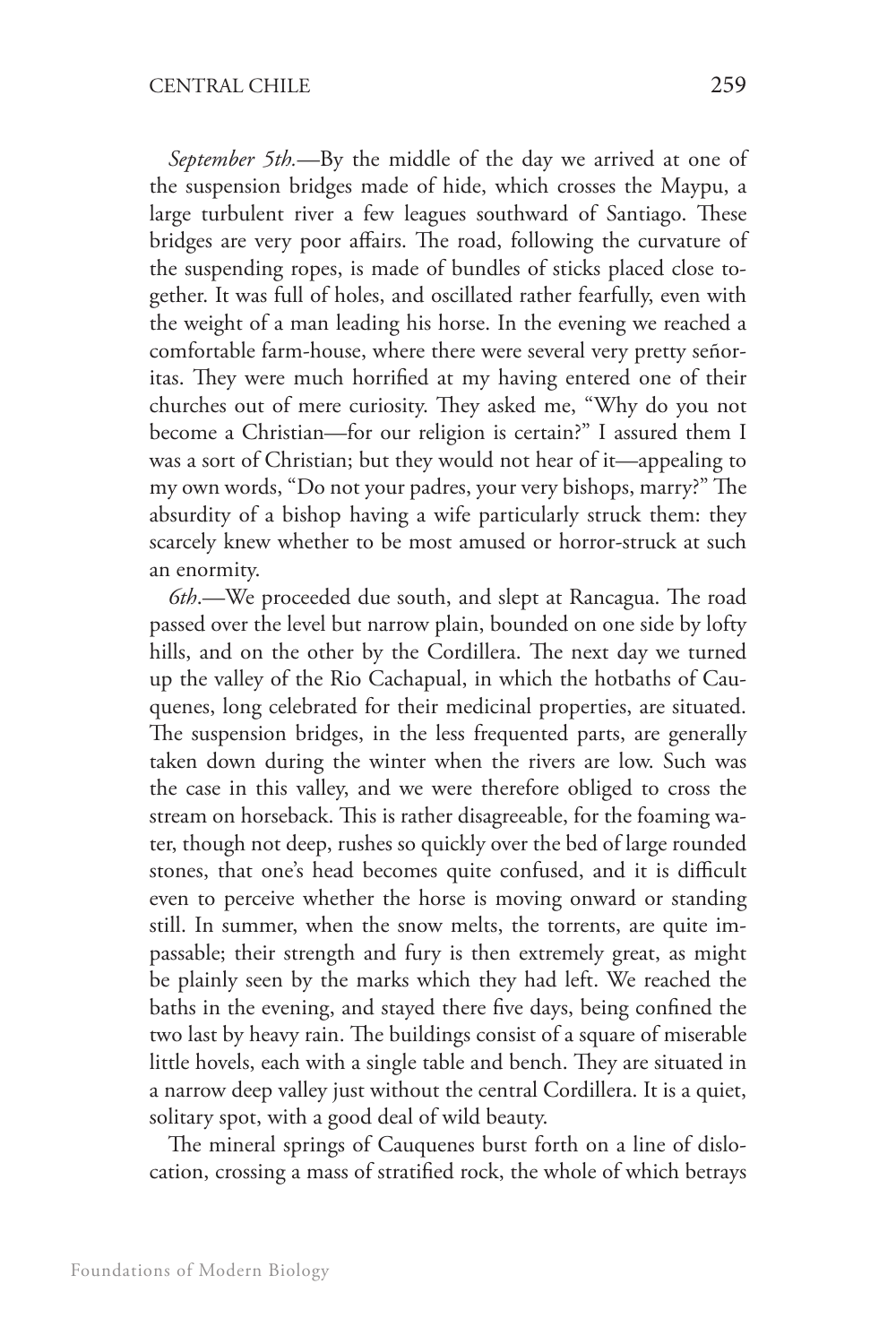the action of heat. A considerable quantity of gas is continually escaping from the same orifices with the water. Though the springs are only a few yards apart, they have very different temperatures; and this appears to be the result of an unequal mixture of cold water: for those with the lowest temperature have scarcely any mineral taste. After the great earthquake of 1822 the springs ceased, and the water did not return for nearly a year. They were also much affected by the earthquake of 1835; the temperature being suddenly changed from 118° to 92°.\* It seems probable that mineral waters rising deep from the bowels of the earth, would always be more deranged by subterranean disturbances than those nearer the surface. The man who had charge of the baths, assured me that in summer the water is hotter and more plentiful than in winter. The former circumstance I should have expected, from the less mixture, during the dry season, of cold water; but the latter statement appears very strange and contradictory. The periodical increase during the summer, when rain never falls, can, I think, only be accounted for by the melting of the snow: yet the mountains which are covered by snow during that season, are three or four leagues distant from the springs. I have no reason to doubt the accuracy of my informer, who, having lived on the spot for several years, ought to be well acquainted with the circumstance, which, if true, certainly is very curious: for, we must suppose that the snow-water, being conducted through porous strata to the regions of heat, is again thrown up to the surface by the line of dislocated and injected rocks at Cauquenes; and the regularity of the phenomenon would seem to indicate, that in this district heated rock occurred at a depth not very great.

One day I rode up the valley to the farthest inhabited spot. Shortly above that point, the Cachapual divides into two deep tremendous ravines, which penetrate directly into the great range. I scrambled up a peaked mountain, probably more than six thousand feet high. Here, as indeed everywhere else, scenes of the highest interest presented themselves. It was by one of these ravines, that Pincheira entered Chile and ravaged the neighbouring country. This is the same man whose attack on an estancia at the Rio Negro I have described. He was a renegade half-cast Spaniard, who collected a great body of Indians together and established himself by a stream in the Pampas,

Caldcleugh, in Philosoph. Transact. for 1836.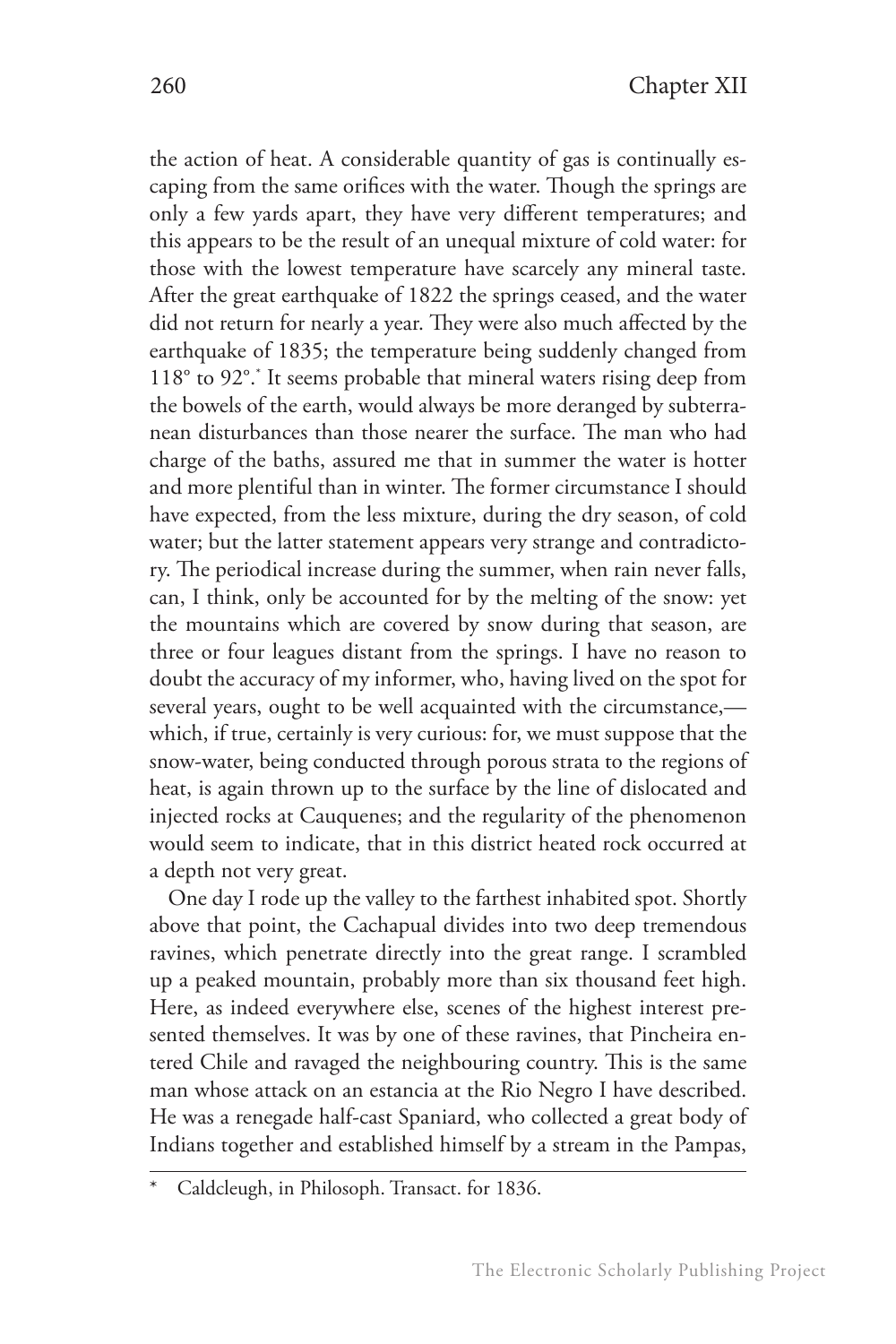which place none of the forces sent after him could ever discover. From this point he used to sally forth, and crossing the Cordillera by passes hitherto unattempted, he ravaged the farm-houses and drove the cattle to his secret rendezvous. Pincheira was a capital horseman, and he made all around him equally good, for he invariably shot any one who hesitated to follow him. It was against this man, and other wandering Indian tribes, that Rosas waged the war of extermination.

*September 13th*.—We left the baths of Cauquenes, and rejoining the main road slept at the Rio Claro. From this place we rode to the town of S. Fernando. Before arriving there, the last land-locked basin had expanded into a great plain, which extended so far to the south, that the snowy summits of the more distant Andes were seen as if above the horizon of the sea. S. Fernando is forty leagues from Santiago; and it was my farthest point southward; for we here turned at right angles towards the coast. We slept at the gold-mines of Yaquil, which are worked by Mr. Nixon, an American gentleman, to whose kindness I was much indebted during the four days I stayed at his house. The next morning we rode to the mines, which are situated at the distance of some leagues, near the summit of a lofty hill. On the way we had a glimpse of the lake Tagua-tagua, celebrated for its floating islands, which have been described by M. Gay.\* They are composed of the stalks of various dead plants intertwined together, and on the surface of which other living ones take root. Their form is generally circular, and their thickness from four to six feet, of which the greater part is immersed in the water. As the wind blows, they pass from one side of the lake to the other, and often carry cattle and horses as passengers.

When we arrived at the mine, I was struck by the pale appearance of many of the men, and inquired from Mr. Nixon respecting their condition. The mine is 450 feet deep, and each man brings up about 200 pounds weight of stone. With this load they have to climb up the alternate notches cut in the trunks of trees, placed in a zigzag line up the shaft. Even beardless young men, eighteen and twenty years old, with little muscular development of their bodies (they are quite naked excepting drawers) ascend with this great load from

Annales des Sciences Naturelles, March, 1833. M. Gay, a zealous and able naturalist, was then occupied in studying every branch of natural history throughout the kingdom of Chile.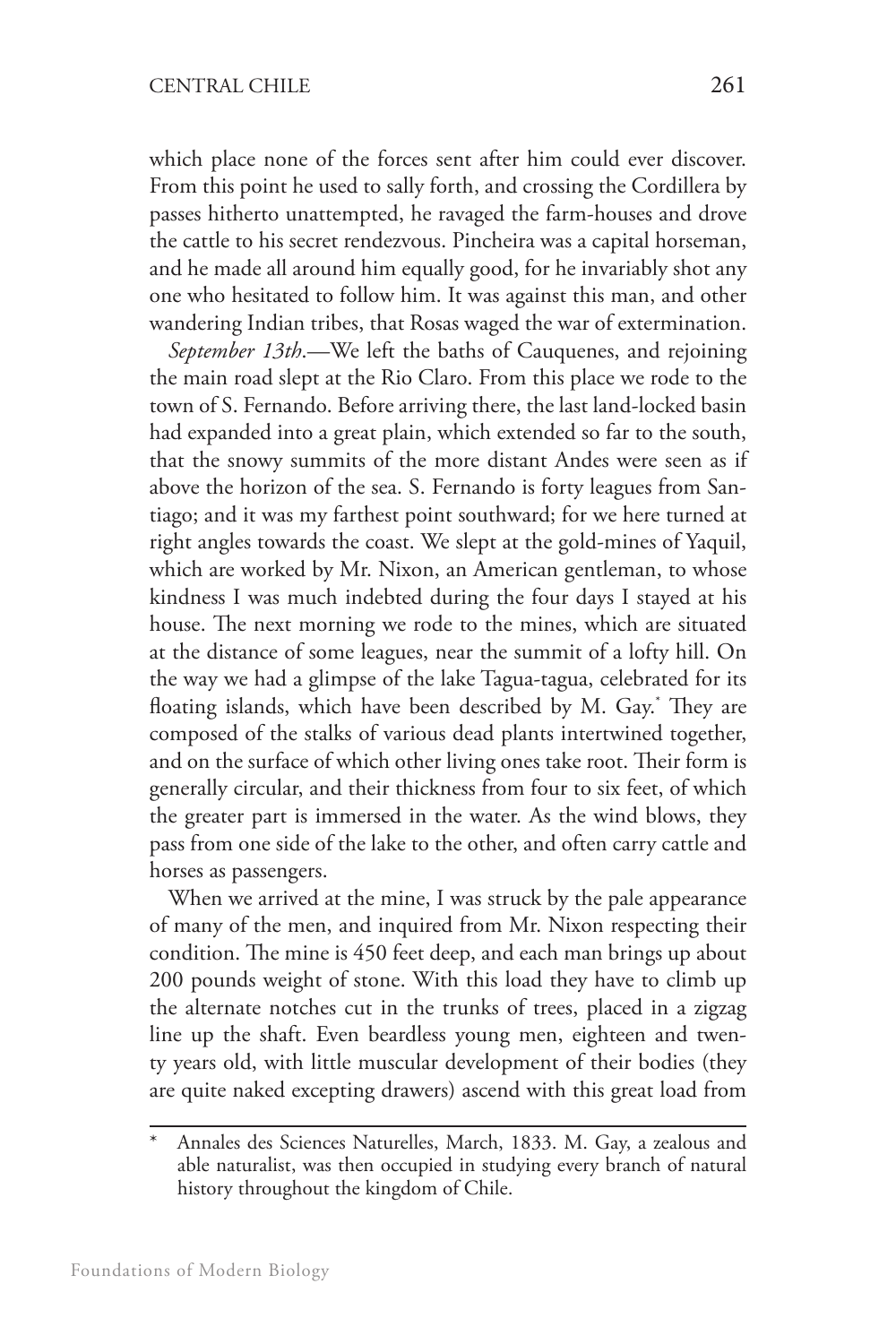nearly the same depth. A strong man, who is not accustomed to this labour, perspires most profusely, with merely carrying up his own body. With this very severe labour, they live entirely on boiled beans and bread. They would prefer having bread alone; but their masters, finding that they cannot work so hard upon this, treat them like horses, and make them eat the beans. Their pay is here rather more than at the mines of Jajuel, being from 24 to 28 shillings per month. They leave the mine only once in three weeks; when they stay with their families for two days. One of the rules in this mine sounds very harsh, but answers pretty well for the master. The only method of stealing gold is to secrete pieces of the ore, and take them out as occasion may offer. Whenever the major-domo finds a lump thus hidden, its full value is stopped out of the wages of all the men; who thus, without they all combine, are obliged to keep watch over each other.

When the ore is brought to the mill, it is ground into an impalpable powder; the process of washing removes all the lighter particles, and amalgamation finally secures the gold-dust. The washing, when described, sounds a very simple process; but it is beautiful to see how the exact adaptation of the current of water to the specific gravity of the gold, so easily separates the powdered matrix from the metal. The mud which passes from the mills is collected into pools, where it subsides, and every now and then is cleared out, and thrown into a common heap. A great deal of chemical action then commences, salts of various kinds effloresce on the surface, and the mass becomes hard. After having been left for a year or two, and then rewashed, it yields gold; and this process may be repeated even six or seven times; but the gold each time becomes less in quantity, and the intervals required (as the inhabitants say, to generate the metal) are longer. There can be no doubt that the chemical action, already mentioned, each time liberates fresh gold from some combination. The discovery of a method to effect this before the first grinding, would without doubt raise the value of gold-ores many fold. It is curious to find how the minute particles of gold, being scattered about and not corroding, at last accumulate in some quantity. A short time since a few miners, being out of work, obtained permission to scrape the ground round the house and mill: they washed the earth thus got together, and so procured thirty dollars' worth of gold. This is an exact counterpart of what takes place in nature. Mountains suffer degradation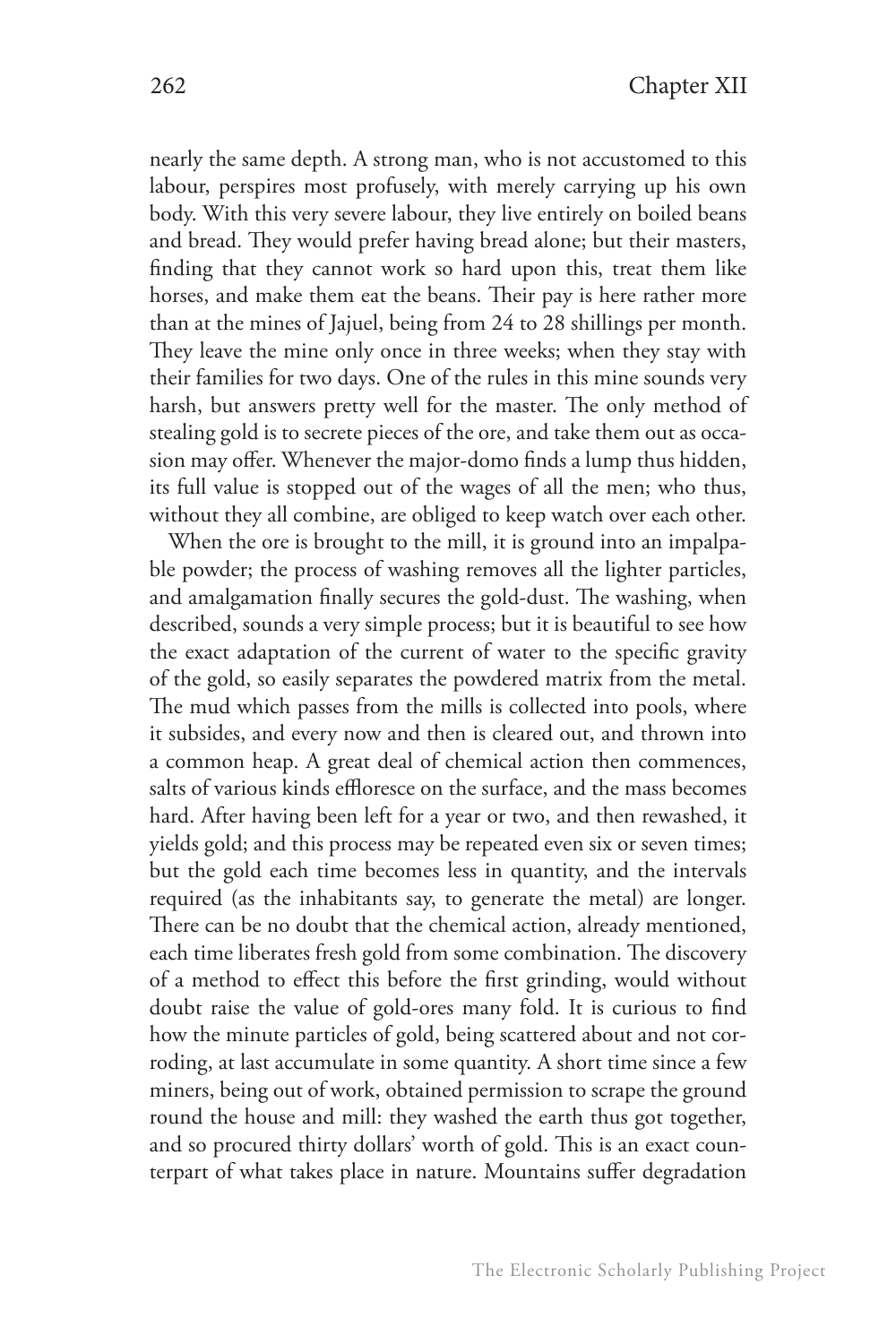and wear away, and with them the metallic veins which they contain. The hardest rock is worn into impalpable mud, the ordinary metals oxidate, and both are removed; but gold, platina, and a few others are nearly indestructible, and from their weight, sinking to the bottom, are left behind. After whole mountains have passed through this grinding-mill, and have been washed by the hand of nature, the residue becomes metalliferous, and man finds it worth his while to complete the task of separation.

Bad as the above treatment of the miners appears, it is gladly accepted of by them; for the condition of the labouring agriculturists is much worse. Their wages are lower, and they live almost exclusively on beans. This poverty must be chiefly owing to the feudal-like system on which the land is tilled: the landowner gives a small plot of ground to the labourer, for building on and cultivating, and in return has his services (or those of a proxy) for every day of his life, without any wages. Until a father has a grown-up son, who can by his labour pay the rent, there is no one, except on occasional days, to take care of his own patch of ground. Hence extreme poverty is very common among the labouring classes in this country.

There are some old Indian ruins in this neighbourhood, and I was shown one of the perforated stones, which Molina mentions as being found in many places in considerable numbers. They are of a circular flattened form, from five to six inches in diameter, with a hole passing quite through the centre. It has generally been supposed that they were used as heads to clubs, although their form does not appear at all well adapted for that purpose. Burchell\* states that some of the tribes in Southern Africa dig up roots, by the aid of a stick pointed at one end, the force and weight of which is increased by a round stone with a hole in it, into which the other end is firmly wedged. It appears probable, that the Indians of Chile formerly used some such rude agricultural instrument.

One day, a German collector in natural history, of the name of Renous, called, and nearly at the same time an old Spanish lawyer. I was amused at being told the conversation which took place between them. Renous speaks Spanish so well, that the old lawyer mistook him for a Chilian. Renous, alluding to me, asked him what he thought of the King of England sending out a collector to their

Burchell's Travels, vol. ii. p. 45.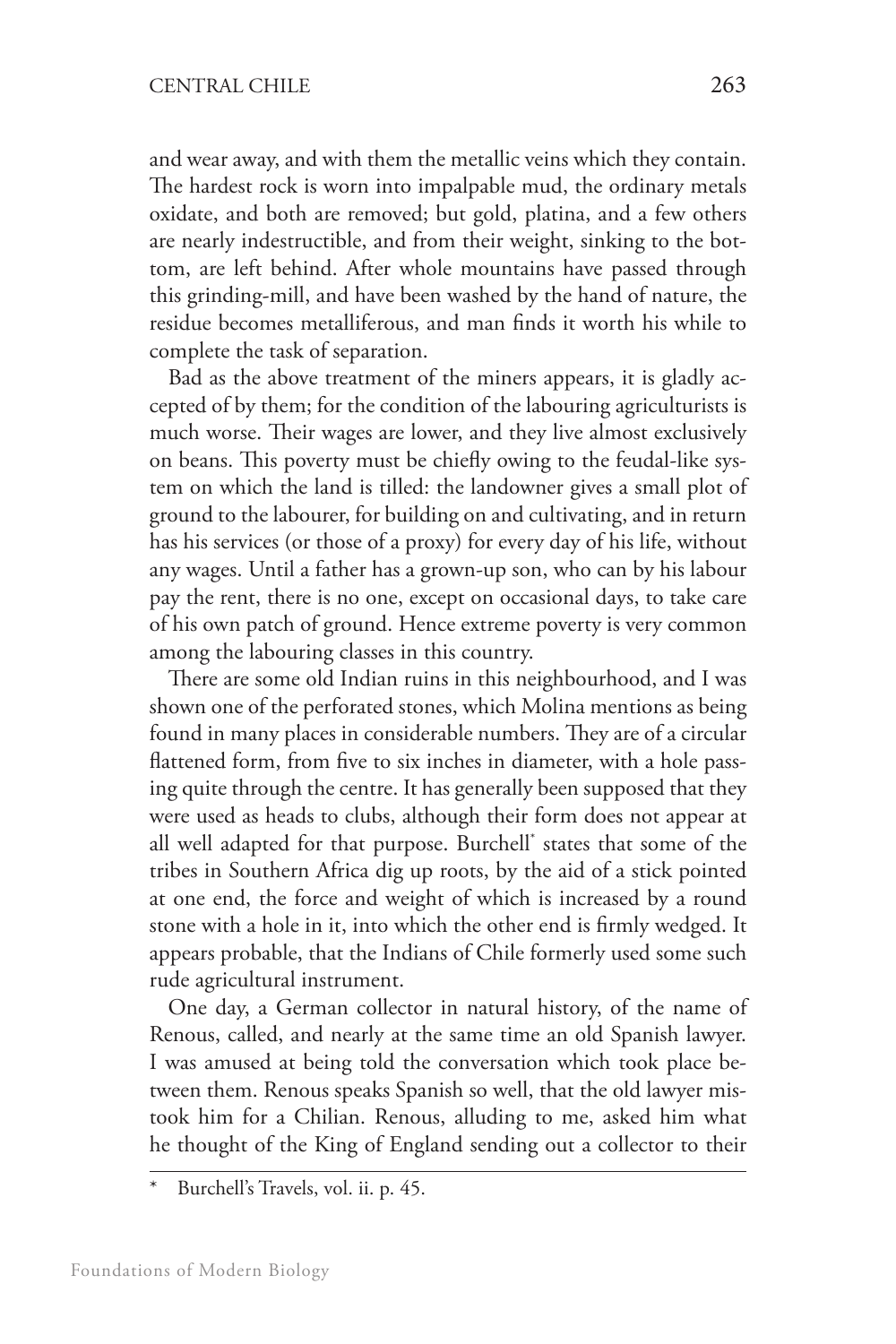country, to pick up lizards and beetles, and to break stones? The old gentleman thought seriously for some time, and then said, "It is not well,—*hay un gato encerrado aqui* (there is a cat shut up here). No man is so rich as to send out people to pick up such rubbish. I do not like it: if one of us were to go and do such things in England, do not you think the King of England would very soon send us out of his country?" And this old gentleman, from his profession, belongs to the better informed and more intelligent classes! Renous himself, two or three years before, left in a house at S. Fernando some caterpillars, under charge of a girl to feed, that they might turn into butterflies. This was rumoured through the town, and at last the Padres and Governor consulted together, and agreed it must be some heresy. Accordingly, when Renous returned, he was arrested.

*September 19th.*—We left Yaquil, and followed the flat valley, formed like that of Quillota, in which the Rio Tinderidica flows. Even at these few miles south of Santiago the climate is much damper; in consequence there were fine tracts of pasturage, which were not irrigated. (20th.) We followed this valley till it expanded into a great plain, which reaches from the sea to the mountains west of Rancagua. We shortly lost all trees and even bushes; so that the inhabitants are nearly as badly off for firewood as those in the Pampas. Never having heard of these plains, I was much surprised at meeting with such scenery in Chile. The plains belong to more than one series of different elevations, and they are traversed by broad flat-bottomed valleys; both of which circumstances, as in Patagonia, bespeak the action of the sea on gently rising land. In the steep cliffs bordering these valleys, there are some large caves, which no doubt were originally formed by the waves: one of these is celebrated under the name of Cueva del Obispo; having formerly been consecrated. During the day I felt very unwell, and from that time till the end of October did not recover.

*September 22nd.*—We continued to pass over green plains without a tree. The next day we arrived at a house near Navedad, on the sea-coast, where a rich Haciendero gave us lodgings. I stayed here the two ensuing days, and although very unwell, managed to collect from the tertiary formation some marine shells.

*24th*.—Our course was now directed towards Valparaiso, which with great difficulty I reached on the 27th, and was there confined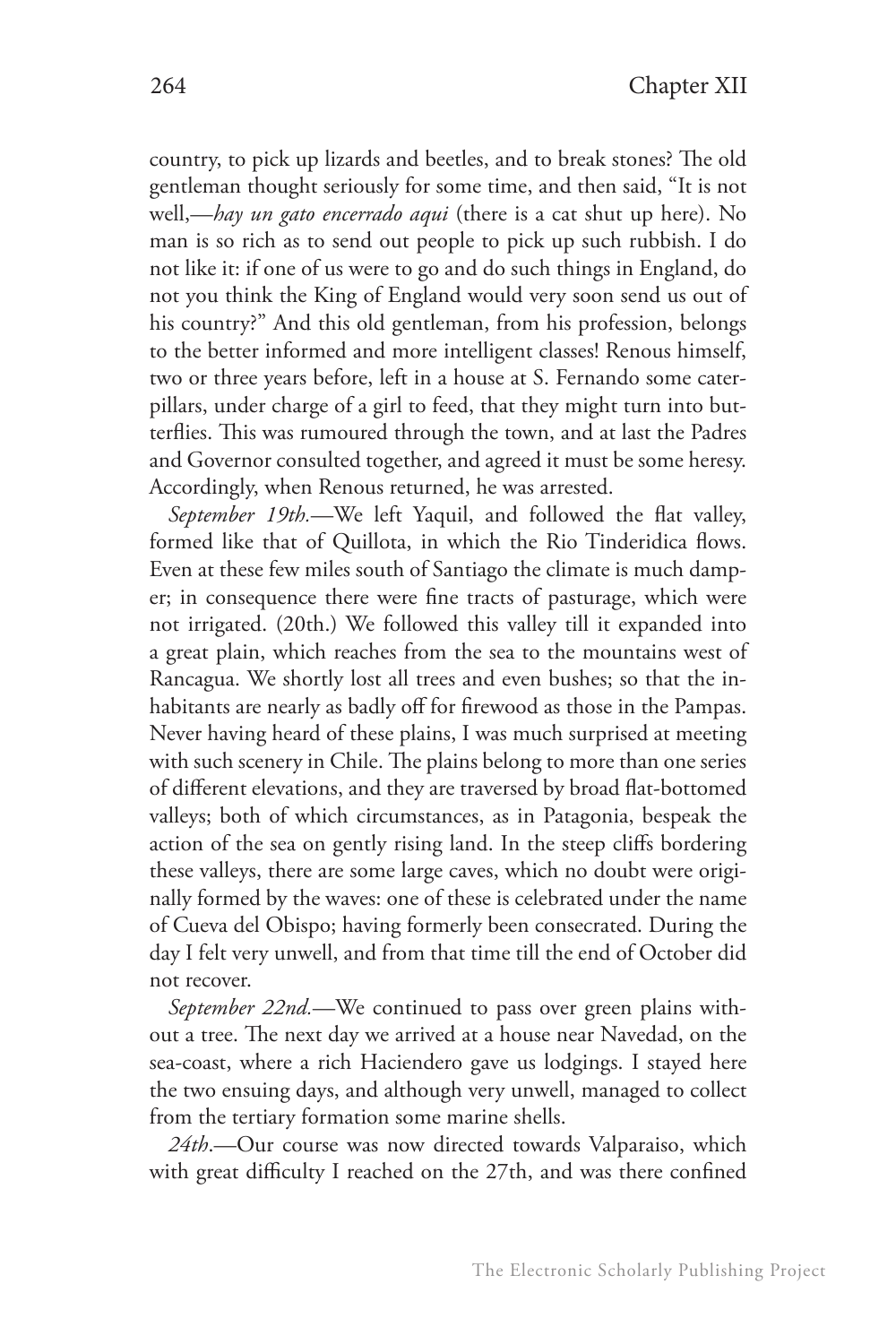to my bed till the end of October. During this time I was an inmate in Mr. Corfield's house, whose kindness to me I do not know how to express.

I will here add a few observations on some of the animals and birds of Chile. The Puma, or South American Lion, is not uncommon. This animal has a wide geographical range; being found from the equatorial forests, throughout the deserts of Patagonia, as far south as the damp and cold latitudes (53° to 54°) of Tierra del Fuego. I have seen its footsteps in the Cordillera of central Chile, at an elevation of at least 10,000 feet. In La Plata the puma preys chiefly on deer, ostriches, bizcacha, and other small quadrupeds; it there seldom attacks cattle or horses, and most rarely man. In Chile, however, it destroys many young horses and cattle, owing probably to the scarcity of other quadrupeds: I heard, likewise, of two men and a woman who had been thus killed. It is asserted that the puma always kills its prey by springing on the shoulders, and then drawing back the head with one of its paws, until the vertebræ break: I have seen in Patagonia, the skeletons of guanacos, with their necks thus dislocated.

The puma, after eating its fill, covers the carcass with many large bushes, and lies down to watch it. This habit is often the cause of its being discovered; for the condors wheeling in the air, every now and then descend to partake of the feast, and being angrily driven away, rise all together on the wing. The Chileno Guaso then knows there is a lion watching his prey—the word is given—and men and dogs hurry to the chase. Sir F. Head says that a Gaucho in the Pampas, upon merely seeing some condors wheeling in the air, cried "A lion!" I could never myself meet with any one who pretended to such powers of discrimination. It is asserted, that if a puma has once been betrayed by thus watching the carcass, and has then been hunted, it never resumes this habit; but that having gorged itself, it wanders far away. The puma is easily killed. In an open country, it is first entangled with the bolas, then lazoed, and dragged along the ground till rendered insensible. At Tandeel (south of the Plata) I was told that within three months one hundred were thus destroyed. In Chile they are generally driven up bushes or trees, and are then either shot, or baited to death by dogs. The dogs employed in this chase belong to a particular breed, called Leoneros: they are weak, slight animals, like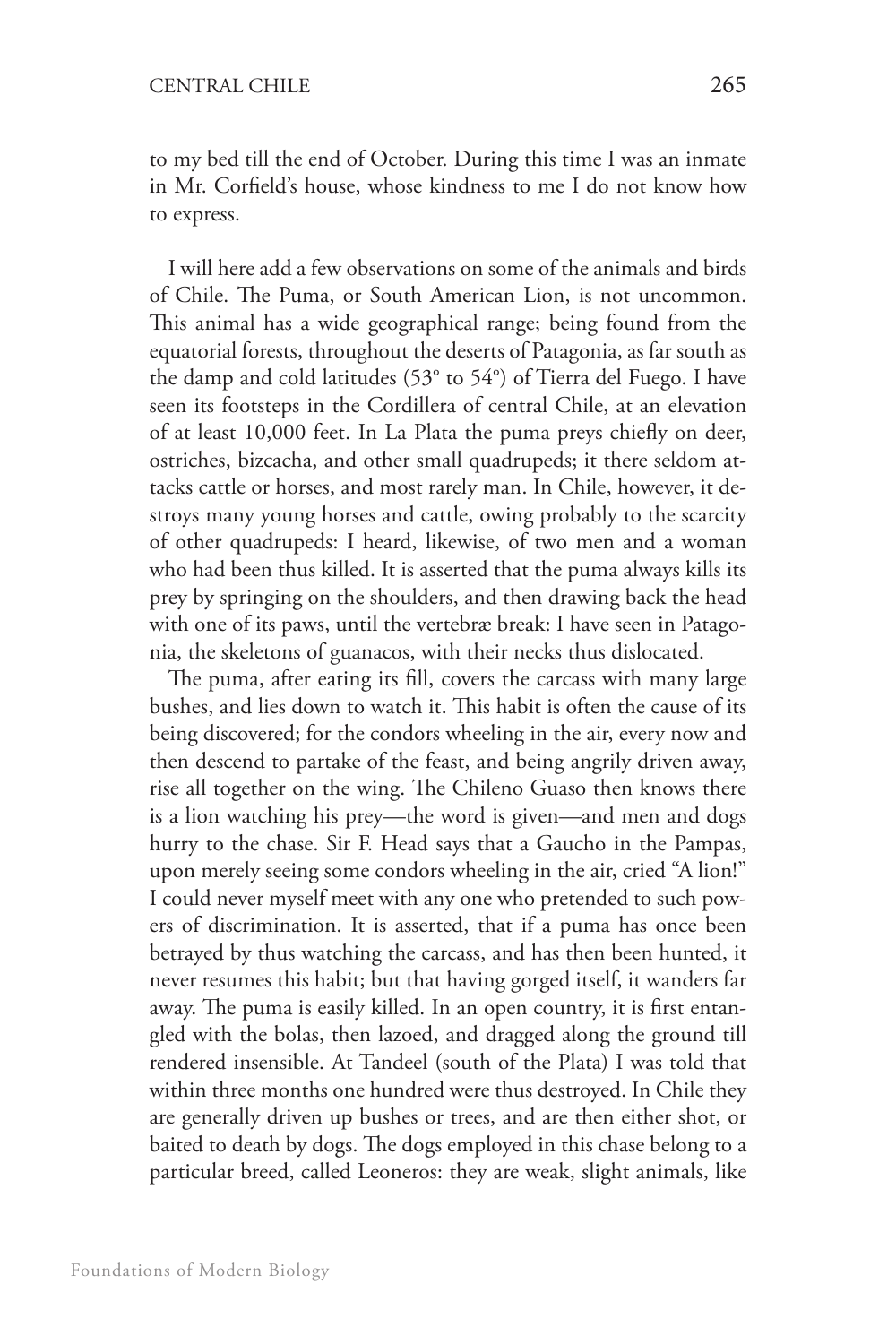long-legged terriers, but are born with a particular instinct for this sport. The puma is described as being very crafty: when pursued, it often returns on its former track, and then suddenly making a spring on one side, waits there till the dogs have passed by. It is a very silent animal, uttering no cry even when wounded, and only rarely during the breeding season.

Of birds, two species of the genus Pteroptochos (megapodius and albicollis of Kittlitz) are perhaps the most conspicuous. The former, called by the Chilenos "el Turco," is as large as a fieldfare, to which bird it has some alliance; but its legs are much longer, tail shorter, and beak stronger: its colour is a reddish brown. The Turco is not uncommon. It lives on the ground, sheltered among the thickets which are scattered over the dry and sterile hills. With its tail erect, and stilt-like legs, it may be seen every now and then popping from one bush to another with uncommon quickness. It really requires little imagination to believe that the bird is ashamed of itself, and is aware of its most ridiculous figure. On first seeing it, one is tempted to exclaim, 'A vilely stuffed specimen has escaped from some museum, and has come to life again!' It cannot be made to take flight without the greatest trouble, nor does it run, but only hops. The various loud cries which it utters when concealed amongst the bushes, are as strange as its appearance. It is said to build its nest in a deep hole beneath the ground. I dissected several specimens: the gizzard, which was very muscular, contained beetles, vegetable fibres, and pebbles. From this character, from the length of its legs, scratching feet, membranous covering to the nostrils, short and arched wings, this bird seems in a certain degree to connect the thrushes with the gallinaceous order.

The second species (or P. albicollis) is allied to the first in its general form. It is called Tapacolo, or "cover your posterior;" and well does the shameless little bird deserve its name; for it carries its tail more than erect, that is, inclined backwards towards its head. It is very common, and frequents the bottoms of hedge-rows, and the bushes scattered over the barren hills, where scarcely another bird can exist. In its general manner of feeding, of quickly hopping out of the thickets and back again, in its desire of concealment, unwillingness to take flight, and nidification, it bears a close resemblance to the Turco; but its appearance is not quite so ridiculous. The Tapacolo is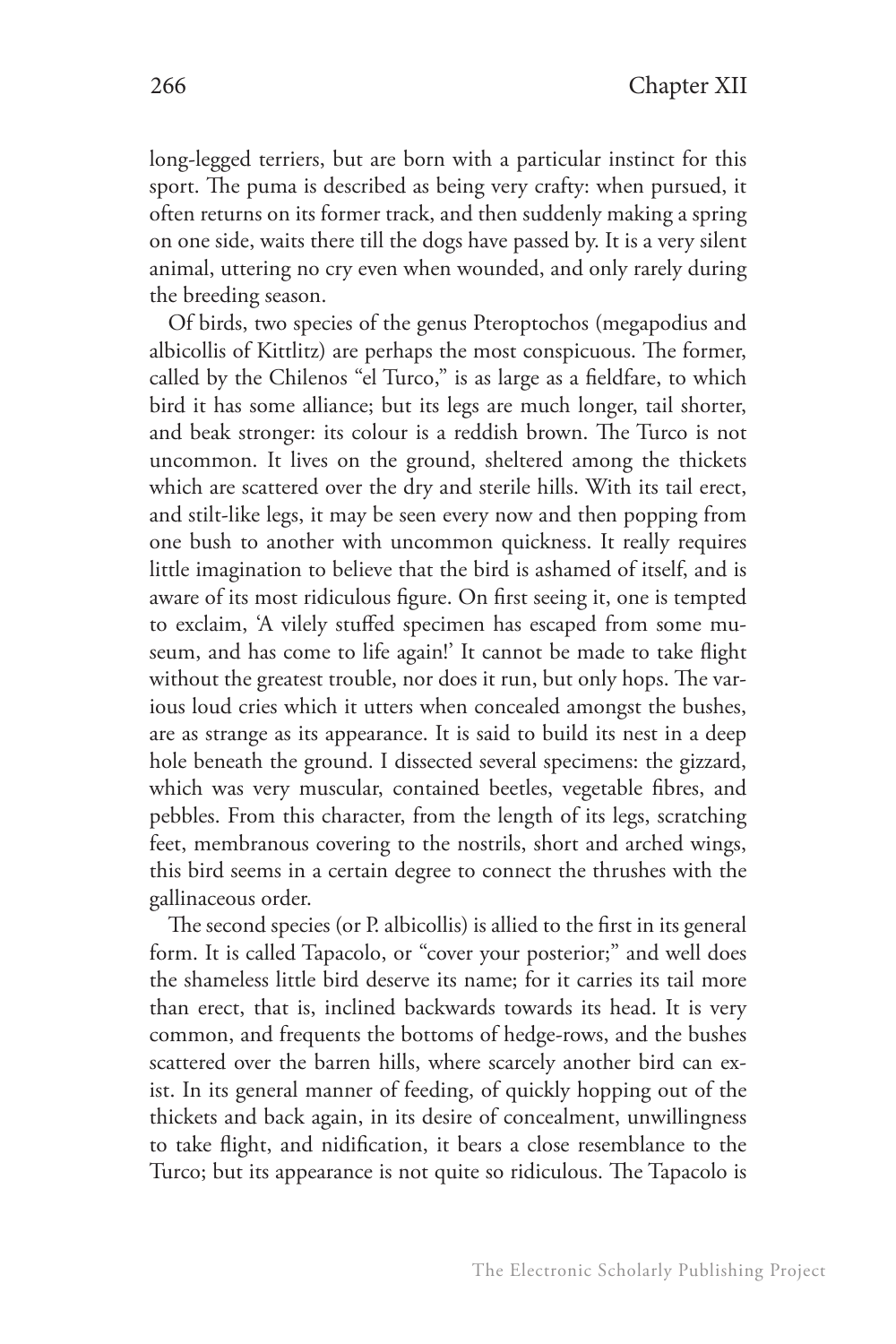very crafty: when frightened by any person, it will remain motionless at the bottom of a bush, and will then, after a little while, try with much address to crawl away on the opposite side. It is also an active bird, and continually making a noise: these noises are various and strangely odd; some are like the cooing of doves, others like the bubbling of water, and many defy all similes. The country people say it changes its cry five times in the year—according to some change of season, I suppose.<sup>\*</sup>

Two species of humming-birds are common; Trochilus forficatus is found over a space of 2500 miles on the west coast, from the hot dry country of Lima, to the forests of Tierra del Fuego—where it may be seen flitting about in snow-storms. In the wooded island of Chiloe, which has an extremely humid climate, this little bird, skipping from side to side amidst the dripping foliage, is perhaps more abundant than almost any other kind. I opened the stomachs of several specimens, shot in different parts of the continent, and in all, remains of insects were as numerous as in the stomach of a creeper. When this species migrates in the summer southward, it is replaced by the arrival of another species coming from the north. This second kind (Trochilus gigas) is a very large bird for the delicate family to which it belongs: when on the wing its appearance is singular. Like others of the genus, it moves from place to place with a rapidity which may be compared to that of Syrphus amongst flies, and Sphinx among moths; but whilst hovering over a flower, it flaps its wings with a very slow and powerful movement, totally different from that vibratory one common to most of the species, which produces the humming noise. I never saw any other bird, where the force of its wings appeared (as in a butterfly) so powerful in proportion to the weight of its body. When hovering by a flower, its tail is constantly expanded and shut like a fan, the body being kept in a nearly vertical position. This action appears to steady and support the bird, between the slow movements of its wings. Although flying from flower to flower in

It is a remarkable fact, that Molina, though describing in detail all the birds and animals of Chile, never once mentions this genus, the species of which are so common, and so remarkable in their habits. Was he at a loss how to classify them, and did he consequently think that silence was the more prudent course? It is one more instance of the frequency of omissions by authors, on those very subjects where it might have been least expected.